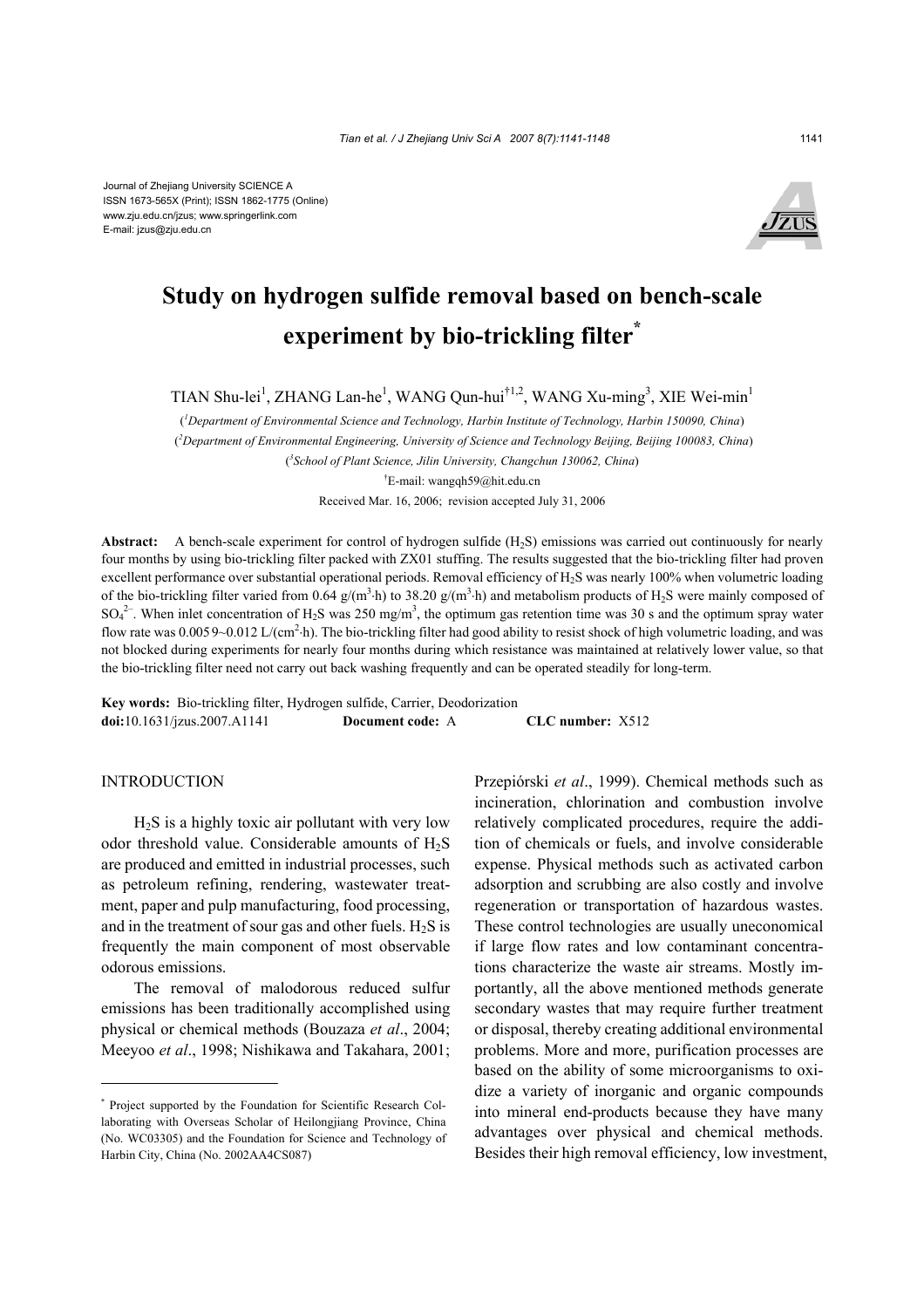safe operating conditions and low energy consumption, they generate less secondary pollution (Shinabe *et al*., 2000; Park *et al*., 2002; Malhautier *et al*., 2003; Potivichayanon *et al*., 2006).

Biofilters have been used for approximately 50 years to treat odorous off-gases from wastewater treatment plants and other sources. In the early 1980s application of the technology to treatment of volatile organic compounds (VOCs) in industrial off-gases began (Ottengraf *et al*., 1986). It is currently a well established air pollution control technology. In the US, the first systematic research on biofiltration involved the treatment of odor resulting from hydrogen sulfide gases in sewage works. Studies on the efficiency of removing odor were conducted using a lab-scale biofiltration unit (Chung *et al*., 2005; Hilger *et al*., 2000; Lee *et al*., 2006; Mohseni and Allen, 2000; Syed and Henshaw, 2003; Morgan-Sagastume and Noyola, 2006). At the same time, researches on biological methods were also reported in China. For example, Yin *et al*.(2003) used a peat biofilter to remove  $H_2S$  with the removal efficiency being higher than 99% when the inlet concentration was 1.51~9.57  $g/(m^3 \cdot h)$  and gas retention time was 30 s. Guo *et*  $al.$ (1999) developed a fixed-film filter to remove  $H_2S$ with removal efficiency being able to reach  $100\%$ when volumetric loading was lower than 23.33 g/(m<sup>3</sup>·h). Wang et al.(2001) employed a peat biofilter to dispose of complex malodorous gas containing  $H_2S$ . Removal efficiency of  $H_2S$  was about 100% and could be kept for a long time at volumetric loading lower than 45  $g/(m^3 \cdot h)$ . Jiang *et al.*(2001) and Shao *et al*.(1999) also studied the setup and mechanism of biological deodorization. Bio-trickling filtration is newer than biofiltration with its bench-scale study and industrial application being still relatively less. Bio-trickling filters enable higher pollutant elimination rates to be obtained for a broader range of pollutants than biofilters. Bio-trickling filtration is especially well-suited for the control of relatively poorly biodegradable VOCs or pollutants such as chlorinated and reduced sulfur compounds (Cox and Deshusses, 1998) that release acids upon degradation.

A number of microbial processes for  $H_2S$  removal have been studied by using some special stuffing as carriers. In the bioreactors, the packing materials commonly used consist of peat, compost, soil, calcium alginate, polyethylene, glass, heather

branches and bark chips. Activated carbon is also used as microorganism support for removing undesirable molecules from wastewater and gaseous effluents. However, these processes have neither satisfied removal efficiency nor desirable removal capacity, especially for removal of high concentration  $H_2S$ .

In this study, removal efficiency of the  $H_2S$  was investigated by using bio-trickling filter with ZX01 stuffing. The research focused on operational parameter, removal efficiency, ability to resist loading change, pressure drop and working life of the bio-trickling filter. The research results also laid foundation for optimal design and operation of the full scale bioreactor.

## MATERIALS AND METHODS

### **Deodorization setup**

The deodorization equipment provided by Shanghai Best Environmental Engineering Co. (China) has a volume of  $2800$  mm×800 mm×1650 mm with the whole system being automatically controlled (Fig.1). For example, frequency and flow rate of spray water are controlled by electromagnetism valve. The deodorization equipment is made up of Plexiglas. The most important part of the equipment is the biological tower packed with ZX01 stuffing layer with diameter and height of 0.3 m and 1.65 m, respectively. The ZX01 carrier is also made in Shanghai Best Environmental Engineering Co. (China) and consists of many round fiber balls with diameter of 30~35 mm and bulk density of 82 kg/m<sup>3</sup>. The carrier was strongly resistant to acidification and erosion. The void fraction of the bioreactor is 0.70. In order to check the removal efficiency of H2S at different tower heights, the tower is divided into three sections (A, B and C) with each section being equipped with a sampling port ( $H_A$ =270 mm,  $H_B$ =452 mm and  $H_C$ =340 mm). The odor containing  $H_2S$  is pumped to a buffer gas pot by air compressor and then is introduced into the biological tower from air distributor after flowing through the gas flow meter. The gases treated by biological tower exhaust from outlet port. Liquid in the storage water tank automatically flows to buffer water pot due to the gravity, then can be sprayed regularly to biological tower by centrifugal water pump from liquid distributor, and finally drains off from effluent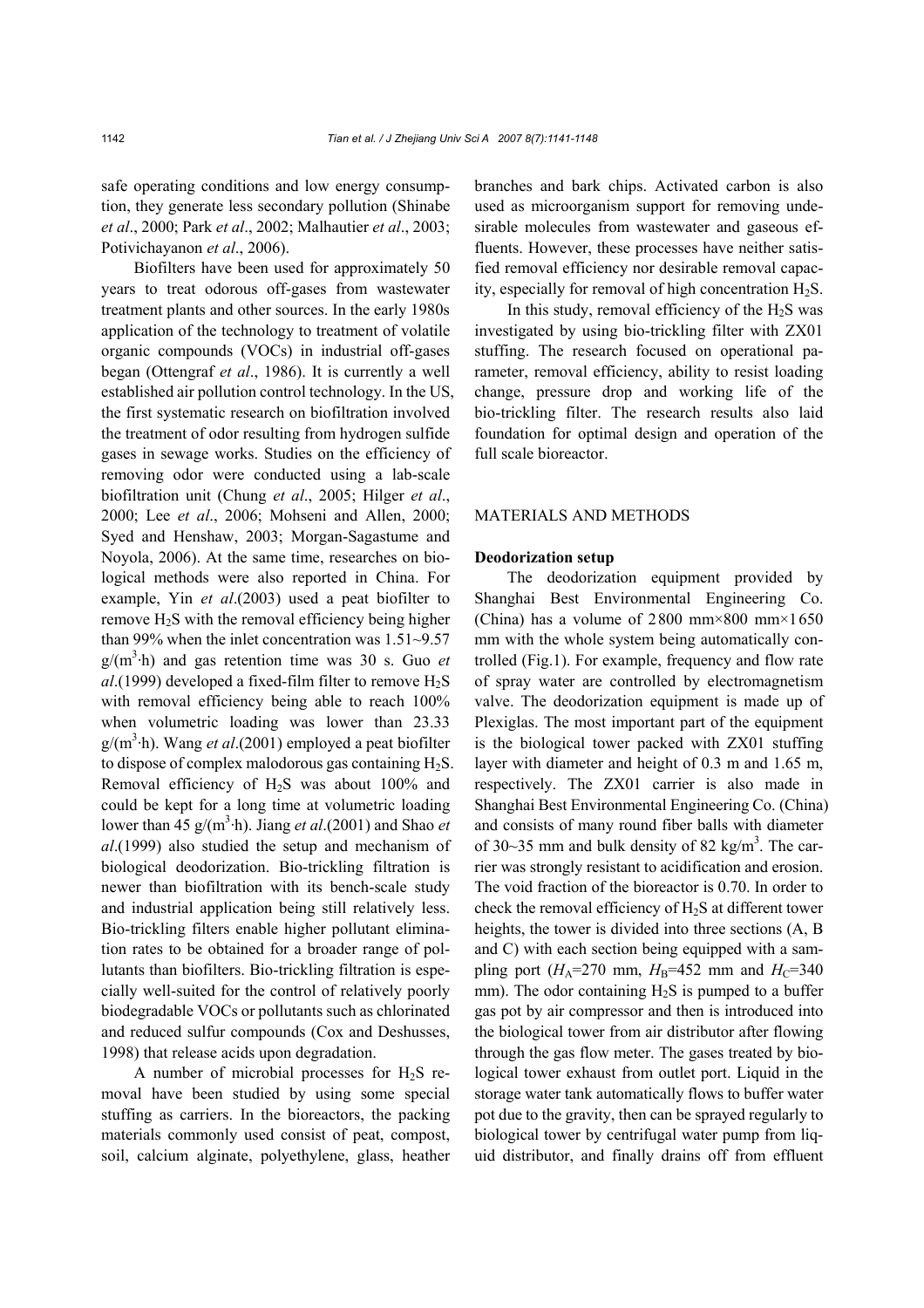water port. The liquid is tap water added with nutrients or effluent wastewater from secondary sedimentation tank, either of which can supply nutrients and moisture for the growth of microorganisms.



**Fig.1 Schematic diagram of the biological deodorization process** 

1: Storage water tank; 2: Buffer water pot; 3: Water pump; 4: Liquid distributor; 5: Na2S liquid pot; 6: Stoichiometric pump; 7: Air compressor; 8:  $H_2SO_4$  pot; 9: Buffer gas pot; 10: Gas flow meter; 11: Air distributor; 12: Effluent water port; S, A, B, C: Sampling ports

The deodorization experiment was carried out continuously under ambient temperature and pressure condition.

## **Biofilm formation**

In this study, ZX01 stuffing provided by Shanghai Best Environmental Engineering Co. (China) was randomly placed in the bio-trickling filter. The deodorization experiments were started after inoculation with domestic activated sludge from wastewater treatment plant, and  $H_2S$  concentrations were supplied with 5 mg/m<sup>3</sup> up to about 150 mg/m<sup>3</sup> after 15 d.

At the same time, fresh medium was continually added to the bio-trickling filter so that biofilm containing sulfur oxidizing bacteria was formed on the packing carrier surface after two weeks.

# **Analytical methods**

 $H<sub>2</sub>S$  concentration in the odor was measured by gas chromatography with a flame photometric detector (Hewlett Packard 6890, USA, 3 m×3 mm i.d. column was packed with ODTN 25%). Sulfate concentration was measured by ion chromatograph (Dionex 4500i, USA). The separating column was an inorganic negative-ion column of HPIC-AG4AAS4A-SC. The mobile phase was composed of 1.8 mmol/L  $Na<sub>2</sub>CO<sub>3</sub>$  and 1.7 mmol/L NaHCO<sub>3</sub>. Both total N and total P were respectively measured by potassium persulfate oxidation-UV spectrophotometric method and potassium persulfate digestion-colorimetry of stannous chloride reduction. Pressure drop was measured by a water manometer with minimum division length reading of 1-mm water column.

## RESULTS AND DISCUSSIONS

## **Startup of the bio-trickling filter**

Deodorization experiments were started after inoculation and H2S was flown through the bioreactor at 5 m<sup>3</sup>/h of gas flow rate and 5 L/h of spray water flow rate. At the same time, fresh medium was continually added to the bio-trickling filter. The fresh medium consisted of  $(g/L)$ : KH<sub>2</sub>PO<sub>4</sub>, 2; MgCl<sub>2</sub>⋅6H<sub>2</sub>O, 0.2; K<sub>2</sub>HPO<sub>4</sub>, 2; NH<sub>4</sub>Cl, 0.4; FeSO<sub>4</sub>·7H<sub>2</sub>O, 0.01 and glucose, 9.

During the startup period, inlet  $H_2S$  concentration was enhanced gradually at lower than 5 mg/m<sup>3</sup> of outlet concentration. Fig.2 shows the operation results of the bioreactor during the startup phase. The bioreactor was successfully started when inlet concentration was increased to 150 mg/m<sup>3</sup> from 5 mg/m<sup>3</sup> and biofilm containing sulfur-oxidizing bacteria was obviously formed on the stuffing surface after about two weeks. Fig.3 shows the carrier shape before and after the biofilm formation, which also suggested the bioreactor was successful started.



**Fig.2 Operation results of the bio-trickling filter during the startup phase** 

*C*in: Inlet concentration; *C*out: Outlet concentration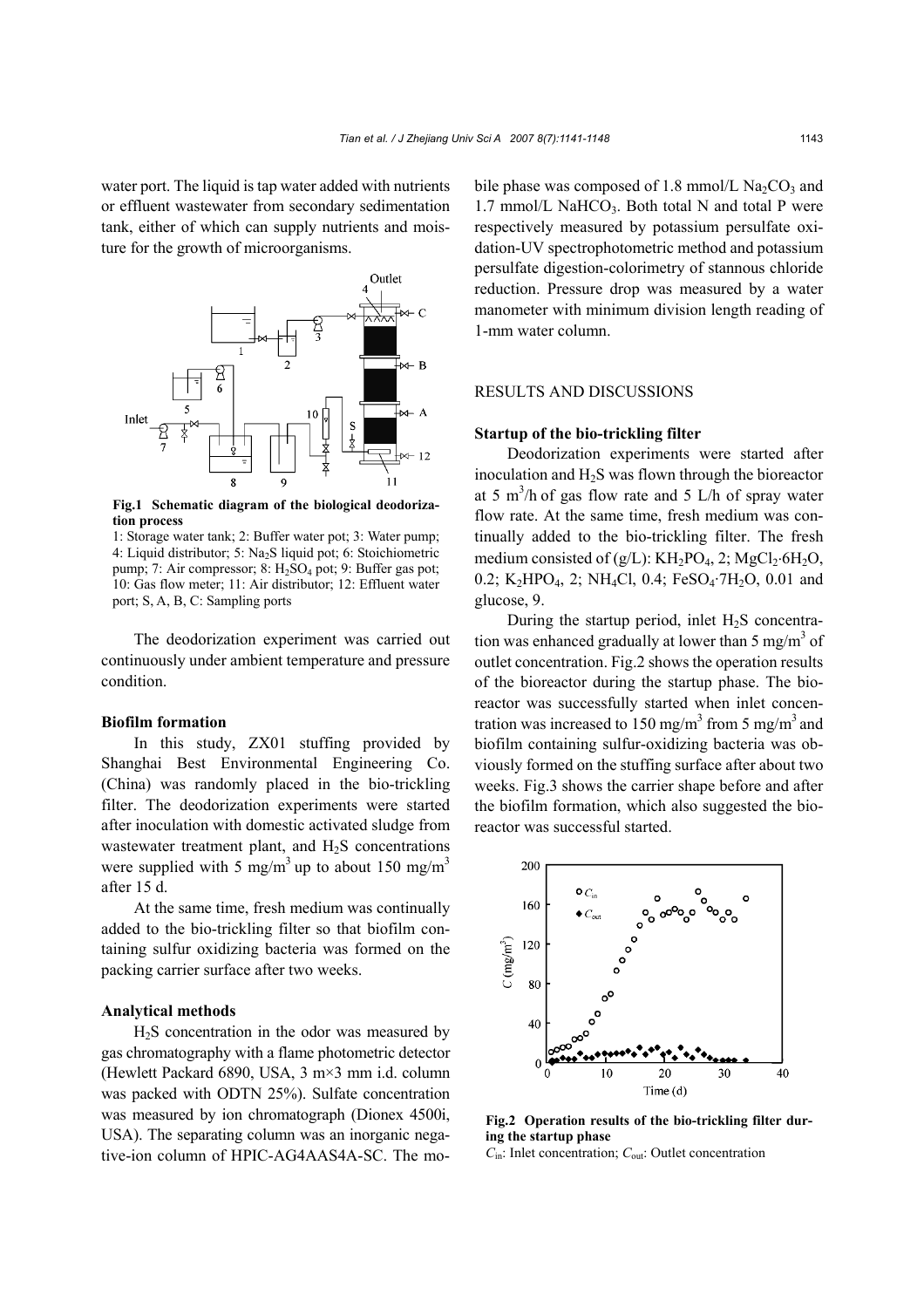

**Fig.3 Micrograph of scanning electronic microscope of packing carrier before (a) and after (b) the biofilm formation**

# **Effect of volumetric loading on the removal efficiency of H2S**

The effect of volumetric loading on the removal efficiency of  $H_2S$  was investigated at spray water flow rate of 5 L/h. Fig.4 shows the removal efficiency and outlet concentration of  $H_2S$  with the change of volumetric loadings.



**Fig.4 Effect of volumetric loading (***N***v) on removal efficiency** (*y*) and outlet concentration ( $C_{\text{out}}$ ) of  $H_2S$ 

Outlet concentration of  $H_2S$  was lower than 5  $mg/m<sup>3</sup>$  when volumetric loading varied from 0.64 to 38.20  $g/(m^3 \cdot h)$  and removal efficiency of H<sub>2</sub>S was nearly 100%, especially under high loading condition. When volumetric loading was relatively lower, microorganisms were in starvation state and had not achieved optimum digestion or absorption capacity so that the elimination capacity of the bio-trickling filter increased gradually with increasing volumetric loading.

To further investigate the effect of higher

volumetric loading on removal efficiency of H2S, volumetric loading of Section A and removal efficiency of Section A were evaluated when removal efficiency of the bioreactor was nearly 100% and inlet gas flow rate was  $6 \text{ m}^3$ /h. Table 1 shows removal efficiency and volumetric loading of Section A with the change of inlet concentration.

**Table 1 Effect of volumetric loading of Section A on removal efficiency of H2S** 

|              | Concentration $(mg/m3)$ |              | $\frac{N_{v, A}}{(g/(m^3 \cdot h))}$ | $(g/(m^3 \cdot h))$ |  |
|--------------|-------------------------|--------------|--------------------------------------|---------------------|--|
| $C_{\rm in}$ | $C_{\text{out, A}}$     | $\eta_A$ (%) |                                      |                     |  |
| 54.89        | $\overline{0}$          | 100          | 17.25                                | 4.39                |  |
| 68.61        | 0                       | 100          | 21.54                                | 5.48                |  |
| 82.34        | $\theta$                | 100          | 25.90                                | 6.59                |  |
| 109.78       | $\theta$                | 100          | 34.50                                | 8.78                |  |
| 137.23       | 0.14                    | 99.90        | 43.11                                | 10.97               |  |
| 164.68       | 1.24                    | 99.24        | 51.75                                | 13.17               |  |
| 192.12       | 1.81                    | 99.06        | 60.40                                | 15.37               |  |
| 219.57       | 4.32                    | 98.08        | 69.05                                | 17.57               |  |
| 247.01       | 10.98                   | 95.56        | 77.65                                | 19.76               |  |
| 274.46       | 16.47                   | 94.00        | 86.30                                | 21.96               |  |
| 301.91       | 28.82                   | 90.45        | 94.90                                | 24.15               |  |
| 329.35       | 35.68                   | 89.17        | 103.55                               | 26.35               |  |

*C*in: Inlet concentration; *C*out: Outlet concentration; *ŋ*: Removal efficiency: *N<sub>v</sub>*: Volumetric loading

Removal efficiency of Section A decreased gradually and outlet concentration increased gradually with increasing volumetric loading. Removal efficiency of Section A was higher than 90% when volumetric loading of Section A was lower than 94.90  $g/(m^3 \cdot h)$ . Otherwise, when volumetric loading of Section A was lower than  $43.11 \text{ g/(m}^3 \cdot \text{h)}$ , removal efficiency of Section A could reach 100% and Section B and Section C microorganisms were nearly in starvation state and did not remove  $H<sub>2</sub>S$  gas. Volumetric loading of Section A was about 3.93 times that of the volumetric loading of the bio-trickling filter so that the bioreactor had enormous potential to increase volumetric loading and elimination capacity of Section B and Section C.

Table 1 also shows the effect of the bio-trickling filter height on the removal efficiency of  $H_2S$ . Even though Section A occupied only 22.64% of the whole tower height, it had nearly 90% of removal efficiency when inlet volumetric loading was lower than 26.35  $g/(m^3 \cdot h)$ .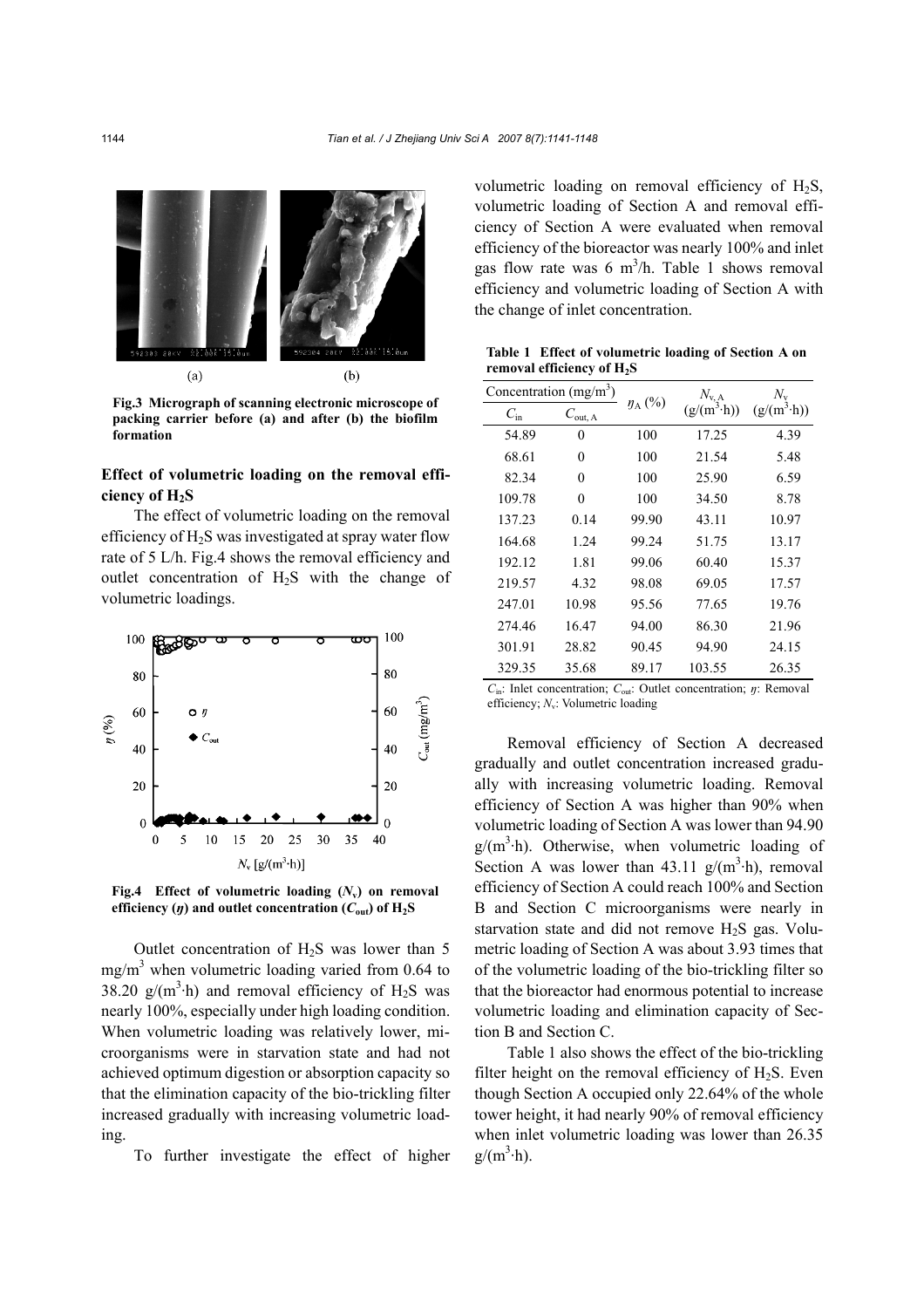#### **Metabolism products of microorganisms**

Sulfur-oxidizing bacteria could utilize  $O_2$  as electron acceptor and oxidize  $H_2S$  to sulfuric acid. Microorganisms could obtain energy during the transfer of H<sub>2</sub>S and synthesize the constituent parts of cytoplasm. Oxidation and decomposition processes of  $H<sub>2</sub>S$  by microorganism are shown as follows:

$$
2H_2S+O_2 \rightarrow 2S+ 2H_2O + energy,
$$
 (1)

$$
2S+3O_2+2H_2O \rightarrow 2H_2SO_4 + energy,
$$
 (2)

$$
CO2+H2O+energy \rightarrow [CH2O]+O2.
$$
 (3)

 $SO_4^{2-}$  concentration was continuously detected in the effluent spray water under fluctuating inlet  $H<sub>2</sub>S$ volumetric loading condition. Fig.5 shows that with the gradual increase of volumetric loading,  $SO_4^{2-}$ concentration in the effluent spray water increases. Few yellow solids (generally considered element sulfur) were observed on the carrier surface, which suggested that metabolism products of  $H_2S$  were mainly composed of  $SO_4^{2-}$  and thus reduced the occurrence of bioreactor jam.



**Fig.5** Effect of volumetric loading  $(N_v)$  on sulfate con**centration**

Fig.6 shows the value of pH and removal efficiency with the increase of volumetric loading.  $SO_4^2$ , main metabolism products of  $H_2S$ , could lead to decrease of pH, which is an important factor affecting the activity of microorganisms. With the increase of volumetric loading, pH in effluent spray water decreased gradually. When volumetric loading was more than 4.83  $g/(m^3 \cdot h)$ , pH in effluent spray water decreased to  $1~2$ , whereas the removal efficiency of the bioreactor was nearly constant and higher than

95%. Cox and Deshusses (2002) also observed similar results in a single-stage bio-trickling filter. Therefore, low pH did not decrease the removal efficiency of H<sub>2</sub>S.



**Fig.6 Effect of volumetric loading (***N***v) on pH and removal efficiency (***y***) of H<sub>2</sub>S** 

### **Effect of gas retention time on H2S removal**

The effect of gas retention time on  $H_2S$  removal was studied by varying the gas flow rate through the bioreactor. The results are shown in Table 2. In the first dataset of 8 tests presented in Table 2, the bioreactor inlet gas concentration was maintained constant. With shorter retention time, outlet concentration and elimination capacity of Section A increased gradually. When retention time was longer than 30 s, removal efficiency of Section A was more than 87%. However, removal efficiency of Section A decreased obviously and corresponding outlet concentration of Section A increased significantly from  $31.72$  mg/m<sup>3</sup> to 45 mg/m<sup>3</sup> when retention time was shorter than 30 s. Furthermore, retention time was in inverse proportion to volumetric loading at constant inlet concentration. Removal efficiency of Section A decreased gradually with decreasing retention time and/or corresponding increasing volumetric loading. Conversely, removal efficiency of Section A could increase when retention time increased and/or corresponding volumetric loading decreased. When retention time increased to 30 s from 27 s and corresponding volumetric loading reduced by nearly 3.33  $g/(m^3 \cdot h)$ , removal efficiency of Section A increased by about 6%. Compared with the results at higher than 30 s, its change was significant, which indicated that 30 s was a critical value to keep higher removal efficiency of Section A. Thus, it could be seen that, as long as retention time was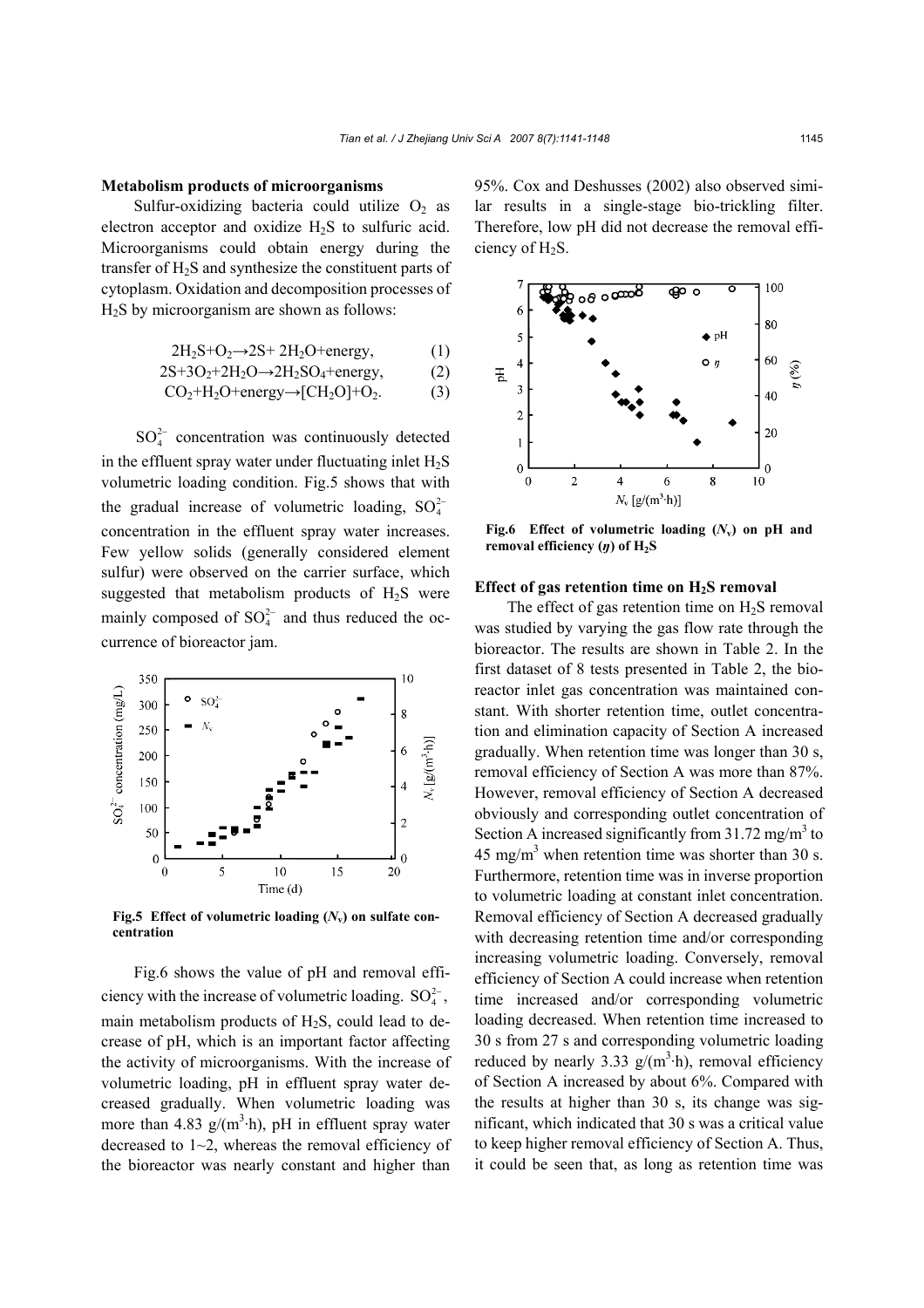long enough, the bioreactor could achieve high removal efficiency at constant inlet concentration.

In the second dataset of 6 tests, the  $H_2S$  inlet volumetric loading was kept nearly constant to investigate the effect of retention time on elimination capacity of  $H_2S$ . It was obvious that there was no apparent effect of the retention time on  $H_2S$  removal during the experiment as long as the retention time was longer than 30 s. When inlet volumetric loading was about 30  $g/(m^3 \cdot h)$ , removal efficiency of Section A was more than 86.74% and elimination capacity of Section A was about 25.92  $g/(m^3 \cdot h)$  at longer than 30 s retention time. However, when the retention time was reduced to 27 s, the removal efficiency of Section A decreased to 82.13% and elimination capacity of Section A decreased to 24.09  $g/(m^3 \cdot h)$ , which suggested that the reduction of  $H_2S$  removal efficiency under shorter residence time was either due to insufficient reaction time between the  $H<sub>2</sub>S$  and the biomass or the slower step of  $H_2S$  diffusion from the gas phase into the liquid phase.

# **Effect of spray operation on removal efficiency of**   $H<sub>2</sub>S$

Enzymes generated by microorganisms are the catalysts of deodorization reaction, so it is a key factor to maintain the powerful vigor of microorganisms during the bio-trickling filter operation. The spray operation achieves two significant effects, and can supply microorganisms with necessary nutrients and wash the products such as  $SO_4^{2-}$  and element sulfur generated by bacteria metabolism. The washing also improves the stability of the reactor because old biofilms were removed from the packing carrier.

The effect of spray water flow rate on removal efficiency of  $H<sub>2</sub>S$  was evaluated when the gas flow rate and inlet concentration were  $9 \text{ m}^3/\text{h}$  and  $250 \text{ m}$  $mg/m<sup>3</sup>$ , respectively. Fig.7 shows that when spray water flow rate is less than  $0.0059 \text{ L/(cm}^2 \cdot \text{h)}$ , removal efficiency of  $H_2S$  increases with its increasing. However, with spray water flow rate of more than 0.012 L/(cm<sup>2</sup>·h), removal efficiency of  $H_2S$  decreases with its increasing.



**Fig.7 Effect of spray water flow rate on removal efficiency**  $(\eta)$  of  $H_2S$ 

| $C_{\rm in}$<br>$\tau(s)$ |             | $Q(m^3/h)$ | $N_{\rm v}$ (g/(m <sup>3</sup> ·h)) | $C_{\text{out}}$ (mg/m <sup>3</sup> ) |              | $\eta$ (%)       |           |             | $EC_A$ [g/(m <sup>3</sup> ·h)] |       |
|---------------------------|-------------|------------|-------------------------------------|---------------------------------------|--------------|------------------|-----------|-------------|--------------------------------|-------|
| (mg/m <sup>3</sup> )      | $C_{\rm A}$ |            |                                     | $C_{\rm B}$                           | $C_{\rm C}$  | $y_{\rm A}$      | $y_{A+B}$ | $y_{A+B+C}$ |                                |       |
| 250                       | 67.50       | 4.0        | 13.33                               | $\mathbf{0}$                          | $\mathbf{0}$ | $\theta$         | 100       | 100         | 100                            | 13.33 |
| 250                       | 54.00       | 5.0        | 16.67                               | 1.52                                  | $\theta$     | $\mathbf{0}$     | 99.39     | 100         | 100                            | 16.57 |
| 250                       | 45.00       | 6.0        | 20.00                               | 6.96                                  | $\theta$     | $\boldsymbol{0}$ | 97.22     | 100         | 100                            | 19.44 |
| 250                       | 37.50       | 7.2        | 24.00                               | 17.83                                 | $\theta$     | $\theta$         | 92.87     | 100         | 100                            | 22.29 |
| 250                       | 33.33       | 8.1        | 27.00                               | 25.98                                 | $\mathbf{0}$ | $\mathbf{0}$     | 89.61     | 100         | 100                            | 24.19 |
| 250                       | 30.00       | 9.0        | 30.00                               | 31.72                                 | 1.00         | $\mathbf{0}$     | 87.31     | 99.60       | 100                            | 26.19 |
| 250                       | 27.00       | 10.0       | 33.33                               | 45.24                                 | 8.00         | $\mathbf{0}$     | 81.90     | 96.80       | 100                            | 27.30 |
| 250                       | 22.49       | 12.0       | 40.00                               | 56.68                                 | 10.00        | $\mathbf{0}$     | 77.33     | 96.00       | 100                            | 30.93 |
| 220                       | 27.00       | 10.0       | 29.33                               | 39.32                                 | 5.20         | $\mathbf{0}$     | 82.13     | 97.64       | 100                            | 24.09 |
| 249                       | 30.00       | 9.0        | 29.88                               | 33.01                                 | 3.09         | $\mathbf{0}$     | 86.74     | 98.76       | 100                            | 25.92 |
| 285                       | 33.75       | 8.0        | 30.40                               | 34.32                                 | 3.14         | $\mathbf{0}$     | 87.96     | 98.90       | 100                            | 26.74 |
| 310                       | 36.00       | 7.5        | 31.00                               | 35.32                                 | 2.95         | $\mathbf{0}$     | 88.61     | 99.05       | 100                            | 27.47 |
| 325                       | 38.57       | 7.0        | 30.33                               | 34.81                                 | 3.51         | $\mathbf{0}$     | 89.29     | 98.92       | 100                            | 27.08 |
| 368                       | 45.00       | 6.0        | 29.44                               | 33.81                                 | 3.46         | $\theta$         | 90.81     | 99.06       | 100                            | 26.74 |

Table 2 Effect of retention time on removal efficiency of H<sub>2</sub>S

*τ*: Retention time; *Q*: Flow rate *N*v: Volumetric loading; *C*in: Inlet concentration; *C*out: Outlet concentration; *ŋ*: Removal efficiency; *EC*: Elimination capacity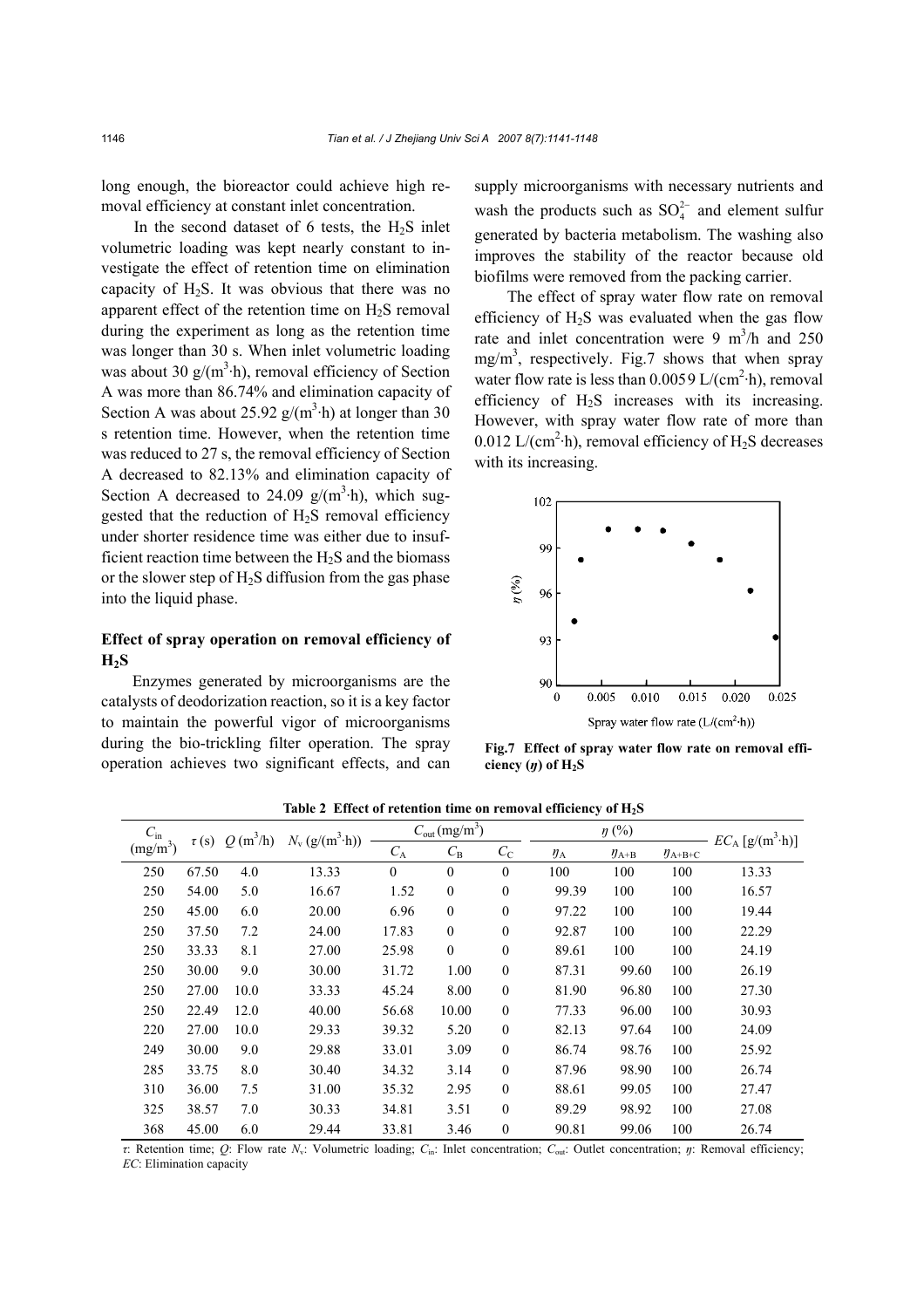The results suggested excessive spray water could result in two negative effects: (1) Thick water film on biofilm surface leads to increasing resistance of transferring  $H_2S$  into the biofilm; (2) Biofilms easily fall off.

### **Pressure drop and work life**

Resistance to gas flow is the major factor that determines the amount of energy needed by the blowers to force the contaminated gas through the filter bed material. During the experiment, the pressure drop was continuously monitored using a water manometer, showing that it was approximately 42 mm  $H_2O/m$  at gas flow rate of 9 m<sup>3</sup>/h. The bio-trickling filter had been running continuously for nearly 4 months without back washing. The study suggests that ZX01 stuffing used is a kind of excellent material to deodorize. Besides its lower density and favorable biological adsorption, it has higher moisture content, high void fraction and mechanical tension, which contribute to maintain lower pressure drop of the bio-trickling filter during the experiment. At the same time, spray operation plays also an important role in favor of shucking old biofilm and metabolic products. Therefore, it is conceivable that the bio-trickling filter can work well and stably for long time without back washing.

# **CONCLUSION**

As an air pollution control technology, the bio-trickling filter for treatment of air streams contaminated with odor is reliable, highly efficient and easy to be operated and maintained. Through continuous deodorization experiment for nearly four months, the following conclusions were obtained:

(1) The bio-trickling filter packed with ZX01 stuffing has high removal efficiency and elimination capacity for  $H_2S$  gas. The removal efficiency approaches nearly 100% when inlet volumetric loading of H<sub>2</sub>S is lower than 38  $g/(m^3 \cdot h)$ .

(2) The bioreactor has enormous potential to increase inlet volumetric loading and elimination capacity. Removal efficiency of Section A is higher than 90% when inlet volumetric loading of Section A is lower than 94.90  $g/(m^3 \cdot h)$ . Section A occupies only 22.64% of the whole tower height and has over 90%

of removal efficiency when inlet volumetric loading is lower than 26.35  $g/(m^3 \cdot h)$ .

(3) Suitable volume of spray water has a positive effect on retaining the vigor of microorganisms with the optimal spray water flow rate in this study being 0.0059~0.012 L/(cm<sup>2</sup>·h) at 250 mg/m<sup>3</sup> of inlet concentration. Long-term operational results showed that the biological reactor is not jammed during the operation and that the resistance in the tower is lower than 42 mm  $H_2O/m$  when the inlet gas flow rate is lower than 9  $m^3/h$ . Therefore, the bio-trickling filter need not do back washing frequently and can be operated steadily.

#### **References**

- Bouzaza, A., Laplanche, A., Marsteau, S., 2004. Adsorption-oxidation of hydrogen sulfide on activated carbon fibers: effect of the composition and the relative humidity of the gas phase. *Chemosphere*, **54**(4):481-488. [doi:10.1016/j.chemosphere.2003.08.018]
- Chung, Y.C., Lin, Y.Y., Tseng, C.P., 2005. Removal of high concentration of  $NH_3$  and coexistent  $H_2S$  by biological activated carbon (BAC) biotrickling filter. *Bioresource Technology*, **96**(16):1812-1820. [doi:10.1016/j.biortech. 2005.01.003]
- Cox, H.H.J., Deshusses, M.A., 1998. Biological waste air treatment in biotrickling filters. *Current Opinion in Biotechnology*, **9**(3):256-262. [doi:10.1016/S0958-1669(98) 80056-6]
- Cox, H.H.J., Deshusses, M.A., 2002. Co-treatment of  $H_2S$  and toluene in a biotrickling filter. *Chemical Engineering Journal*, **87**(1):101-110. [doi:10.1016/S1385-8947(01) 00222-4]
- Guo, J., Huang, Y.X., Wang, Z., 1999. The odor control using tricking filter and complex biofilm reactor packed with fixed suspended medium. *China Environmental Science*, **19**:59-62 (in Chinese).
- Hilger, H.A., Cranford, D.F., Barlaz, M.A., 2000. Methane oxidation and microbial exopolymer production in landfill cover soil. *Soil Biology and Biochemistry*, **32**(4):457-467. [doi:10.1016/S0038-0717(99)00101-7]
- Jiang, A.X., Wang, X.H., Yang, Y.F., 2001. Present status and prospect of microbiological treatment of sulfide malodour. *Journal of Harbin University of Civil Engineering and Architecture*, **34**(1):45-48 (in Chinese).
- Lee, E.Y., Lee, N.Y., Cho, K.S., Ryu, H.W., 2006. Removal of hydrogen sulfide by sulfate-resistant *Acidithiobacillus thiooxidans* AZ11. *Journal of Bioscience and Bioengineering*, **101**(4):309-314. [doi:10.1263/jbb.101.309]
- Malhautier, L., Gracian, C., Roux, J.C., 2003. Biological treatment process of air loaded with an ammonia and hydrogen sulfide mixture. *Chemosphere*, **50**(1):145-153. [doi:10.1016/S0045-6535(02)00395-8]
- Meeyoo, V., Lee, J.H., Trimm, D.L., 1998. Hydrogen sulphide